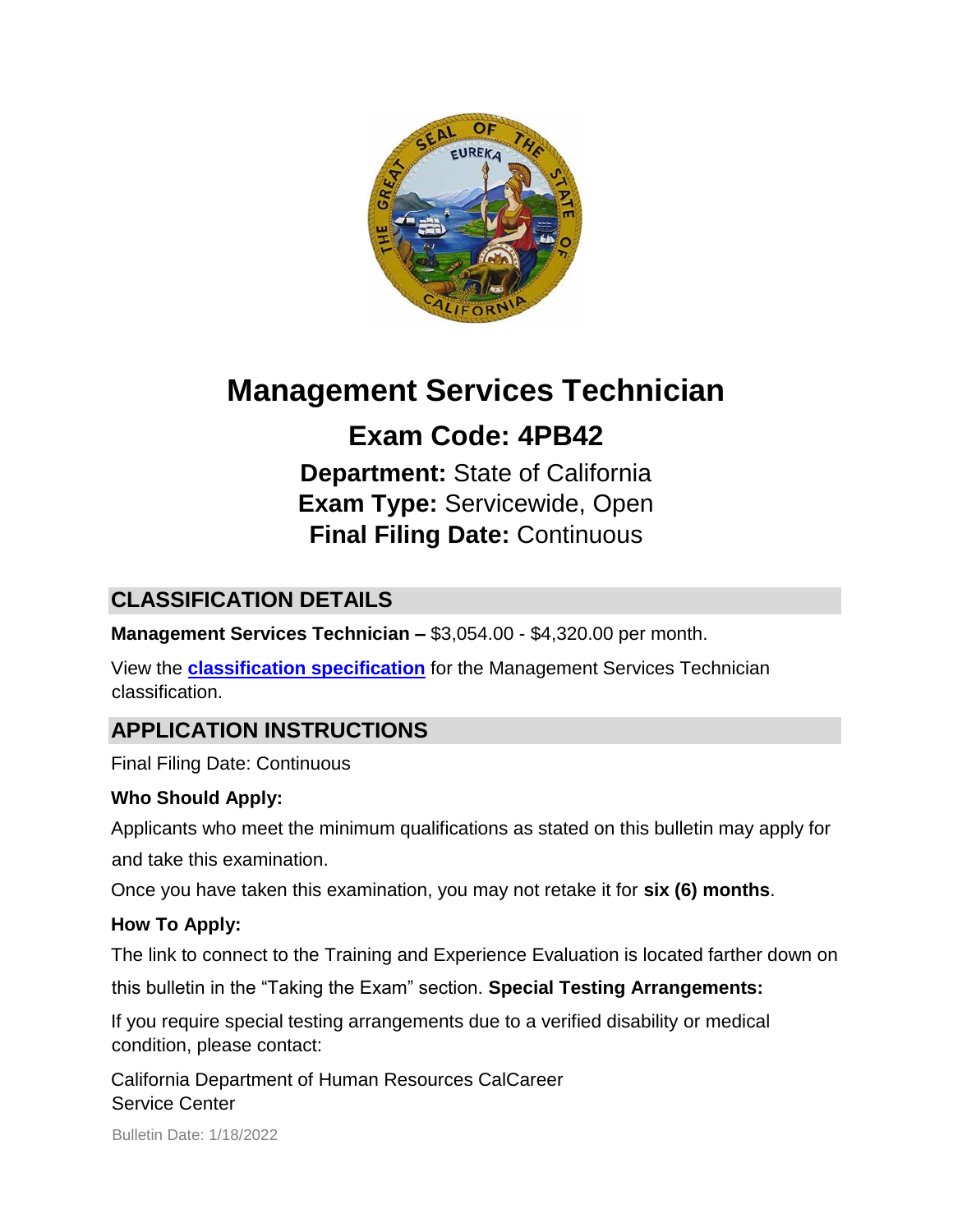1810 16th Street Sacramento, CA 95814 Phone: (866) 844-8671 Email: CalCareer@CalHR.CA.GOV

California Relay Service: 7-1-1 (TTY and voice)

TTY is a Telecommunications Device for the Deaf, and is reachable only from phones equipped with a TTY Device

# **MINIMUM QUALIFICATIONS**

All applicants must meet the education and/or experience requirements as stated on this exam bulletin to be accepted into the examination. Part-time or full-time jobs, regardless of whether paid or volunteer positions, and inside or outside California state service will count toward experience.

#### **Management Services Technician Either 1**

One year of experience performing the duties of a Management Services Assistant. (Applicants who have completed six months of service performing the duties as specified above will be admitted to the examination, but they must complete one year of this experience before they can be eligible for appointment.)

## **Or 2**

One year of experience in the California state service performing duties at a level of responsibility [equivalent to that of Office Assistant \(General\), Range B.](https://jobs.ca.gov/jobsgen/4pb42A.pdf)

## **Or 3**

Sixty semester or 90 quarter units of college.

## **POSITION DESCRIPTION**

#### **Management Services Technician**

Under supervision, to learn and perform the less technical, semiprofessional tasks of a management services or related discipline, either (1) on a permanent basis, or (2) in training in preparation for promotion to the professional level; and to do other related work.

## **EXAMINATION SCOPE**

This examination consists of the following components:

**Training and Experience Evaluation –** Weighted 100% of the final score.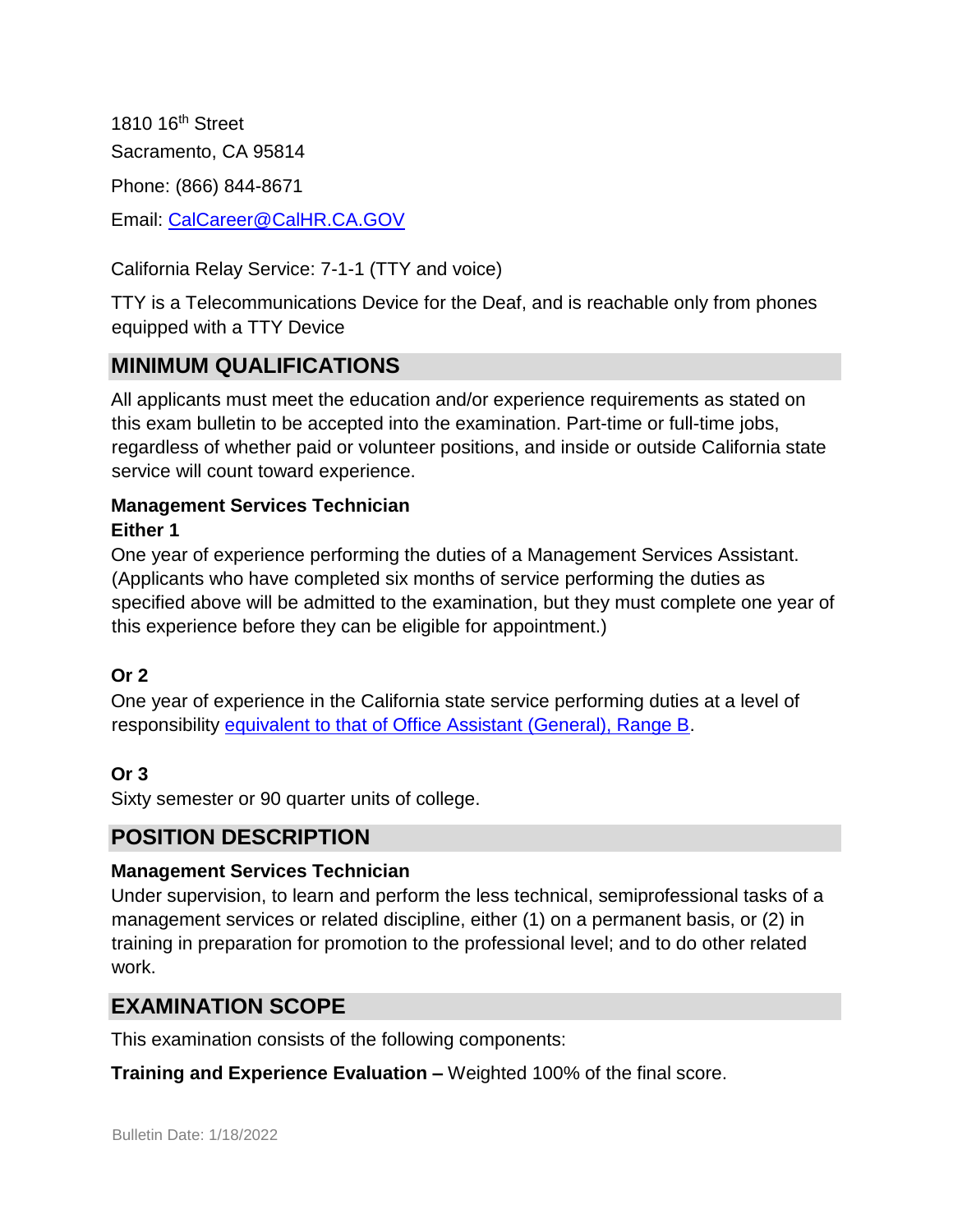The examination will consists solely of a **Training and Experience Evaluation.** To obtain a position on the eligible list, a minimum score of 70% must be received. Applicants will receive their score upon completion of the Training and Experience Evaluation process.

In addition to evaluating applicants' relative knowledge, skills, and ability, as demonstrated by quality and breadth of education and/or experience, emphasis in each exam component will be measuring competitively, relative job demands, each applicant's:

#### **Knowledge of:**

1. Arithmetic, spelling, grammar, punctuation, and modern English usage.

### **Ability to:**

- 1. Learn rapidly.
- 2. Follow directions.
- 3. Communicate effectively with other staff and those contacted in the work.
- 4. Use good work habits such as punctuality, skill, neatness and dependability.
- 5. Make satisfactory progress in a prescribed training program.
- 6. Interpret written material.
- 7. Edit written material.
- 8. Write effectively.
- 9. Analyze written and numerical data accurately.
- 10.Make clear, concise oral presentations.

# **ELIGIBLE LIST INFORMATION**

A servicewide, open eligible list for the Management Services Technician classification will be established for:

State of California (all State of California departments, statewide)

The names of successful competitors will be merged onto the eligible list in order of final score regardless of exam date. Eligibility expires **twelve (12) months** after it is established. Applicants must then retake the examination to reestablish eligibility. Veterans' Preference will be granted for this examination. In accordance with Government Codes 18973.1 and 18973.5, whenever any veteran, or widow or widower of a veteran achieves a passing score on an open examination, he or she shall be ranked in the top rank of the resulting eligible list.

Veterans status is verified by the California Department of Human Resources (CalHR). Information on this program and the Veterans' Preference Application (Std. 1093) is available **[online.](https://www.jobs.ca.gov/CalHRPublic/Landing/Jobs/VeteransInformation.aspx)** [A](https://www.jobs.ca.gov/CalHRPublic/Landing/Jobs/VeteransInformation.aspx)dditional information on veteran benefits is available at the Department of Veterans Affairs.

# **EXAMINATION INFORMATION**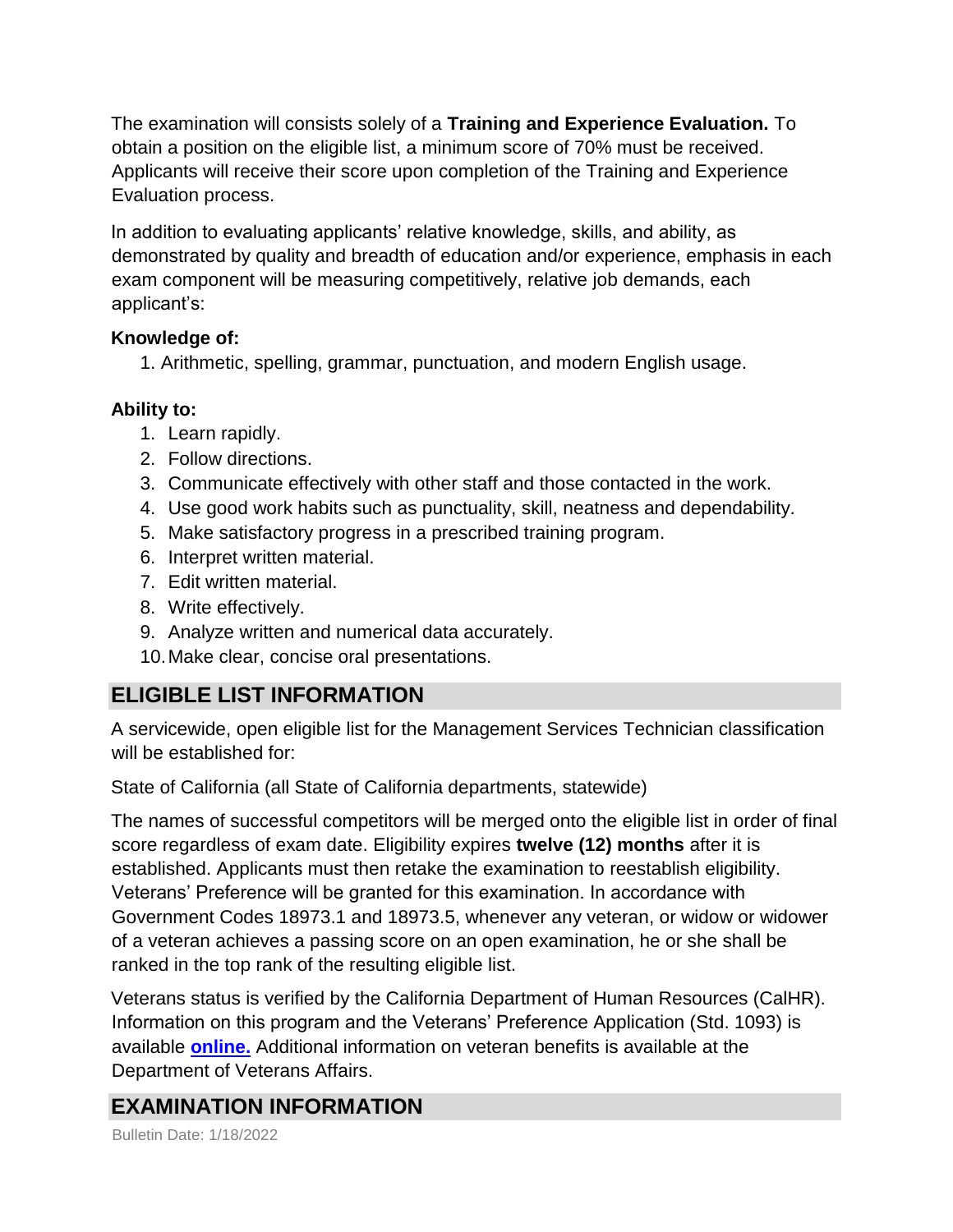## **[Preview Training and Experience Evaluation](https://jobs.ca.gov/jobsgen/4PB42b.pdf)**

## **PREPARING FOR THE EXAMINATION**

Here is a list of suggested resources to have available prior to taking the exam.

**Employment History:** Employment dates, job titles, organization names and addresses, names of supervisors or persons who can verify your job responsibilities, and phone numbers of persons listed above.

**Education:** School names and addresses, degrees earned, dates attended, courses taken (verifiable on a transcript), persons or office who can verify education, and phone numbers of persons or offices listed above.

**Training:** Class titles, certifications received, names of persons who can verify your training, and phone numbers of persons listed above.

# **TAKING THE EXAMINATION**

Take the examination for the **[Management Services Technician](https://www.jobs.ca.gov/CalHRPublic/Login.aspx?ExamId=4PB42)** classification.

## **TESTING DEPARTMENTS**

State of California (all State of California departments)

### **CONTACT INFORMATION**

California Department of Human Resources CalCareer Service Center 1810 16th Street Sacramento, CA 95814 Phone: (866) 844-8671 Email: CalCareer@CalHR.CA.GOV

California Relay Service: 7-1-1 (TTY and voice)

TTY is a Telecommunications Device for the Deaf, and is reachable only from phones equipped with a TTY Device.

# **EQUAL OPPORTUNITY EMPLOYER**

The State of California is an equal opportunity employer to all, regardless of age, ancestry, color, disability (mental and physical), exercising the right of family care and medical leave, gender, gender expression, gender identity, genetic information, marital status, medical condition, military or veteran status, national origin, political affiliation, race, religious creed, sex (includes pregnancy, childbirth, breastfeeding, and related medical conditions), and sexual orientation.